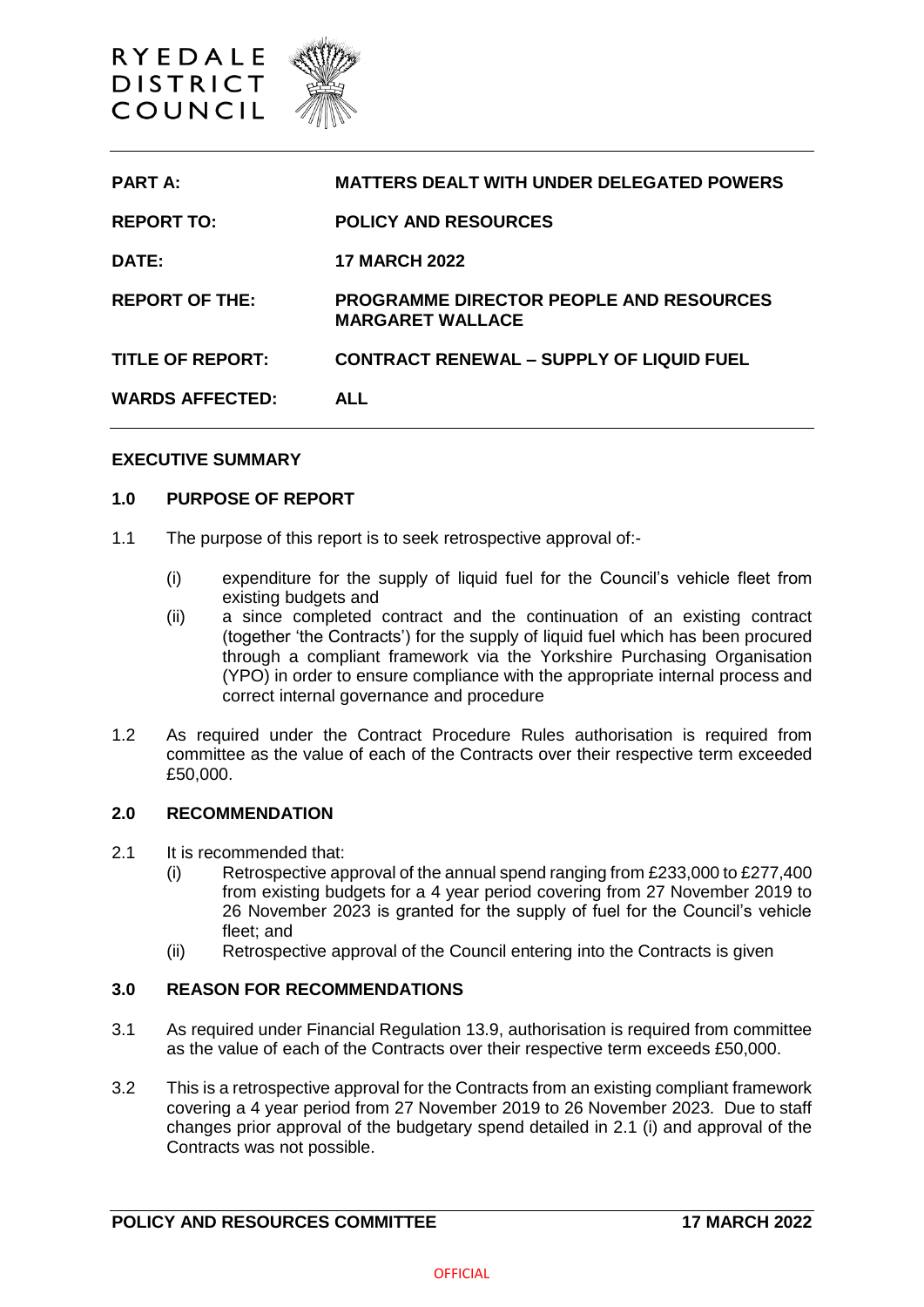3.3 The recommendation to approve the funding for the Contracts for the supply of liquid fuel is within existing approved budgets. There is an element of tolerance built into the same Contracts due to potential fluctuations in pricing which is particularly pertinent currently and a 20% provision has been made in the 2022/23 budgets to reflect this.

# **4.0 SIGNIFICANT RISKS**

- 4.1 Ensuring financial regulations are complied with reduces the risk of any challenge to the procurement process.
- 4.2 Retrospective approval of the Contracts ensures continued supply of liquid fuel via a compliant route which is critical to the delivery of essential services to the public.

# **5.0 POLICY CONTEXT AND CONSULTATION**

- 5.1 The recommendations support the Council's priority as an innovative and enterprising Council securing value for money:
	- Maintaining strong finances into the future by delivering customer-focussed and cost-effective core services
	- Driving service improvements and monitoring the effectiveness of our contracts and commissioned services

## **6.0 REPORT DETAILS**

- 6.1 The Council has historically procured liquid fuel for the vehicle fleet through the Yorkshire Purchasing Organisation (YPO).
- 6.2 A new call-off covering the remaining 2 year period of the framework from 27 November 2021 to 26 November 2023 has been made effectively continuing an existing contract which has been procured through a compliant framework.
- 6.3 It has recently come to light following staff changes at the Council that retrospective approval for the Contracts and confirmed budgetary spend is required to ensure the appropriate internal process and correct governance arrangements have been adhered to.
- 6.4 In accordance with the Council's financial regulations, financial standing orders and contract procedure rules committee approval is required to enter into new contract agreements where contract values exceed £50,000. No additional funding is required as the costs for the supply of liquid fuel are included in existing budgets.

## **7.0 IMPLICATIONS**

- 7.1 The following implications have been identified:
	- a) Financial

There is existing budget provision for liquid fuel. The 2021/22 annual budget for liquid fuel is £233,000 and the budget for 2022/23 has been increased to £277,400 to reflect forecast fuel price increases of 20%.

b) Legal

It is advised that the current call off contract is executed promptly and all necessary retrospective approvals are put in place as soon as possible to avoid any potential legal and/or compliance and governance implications.